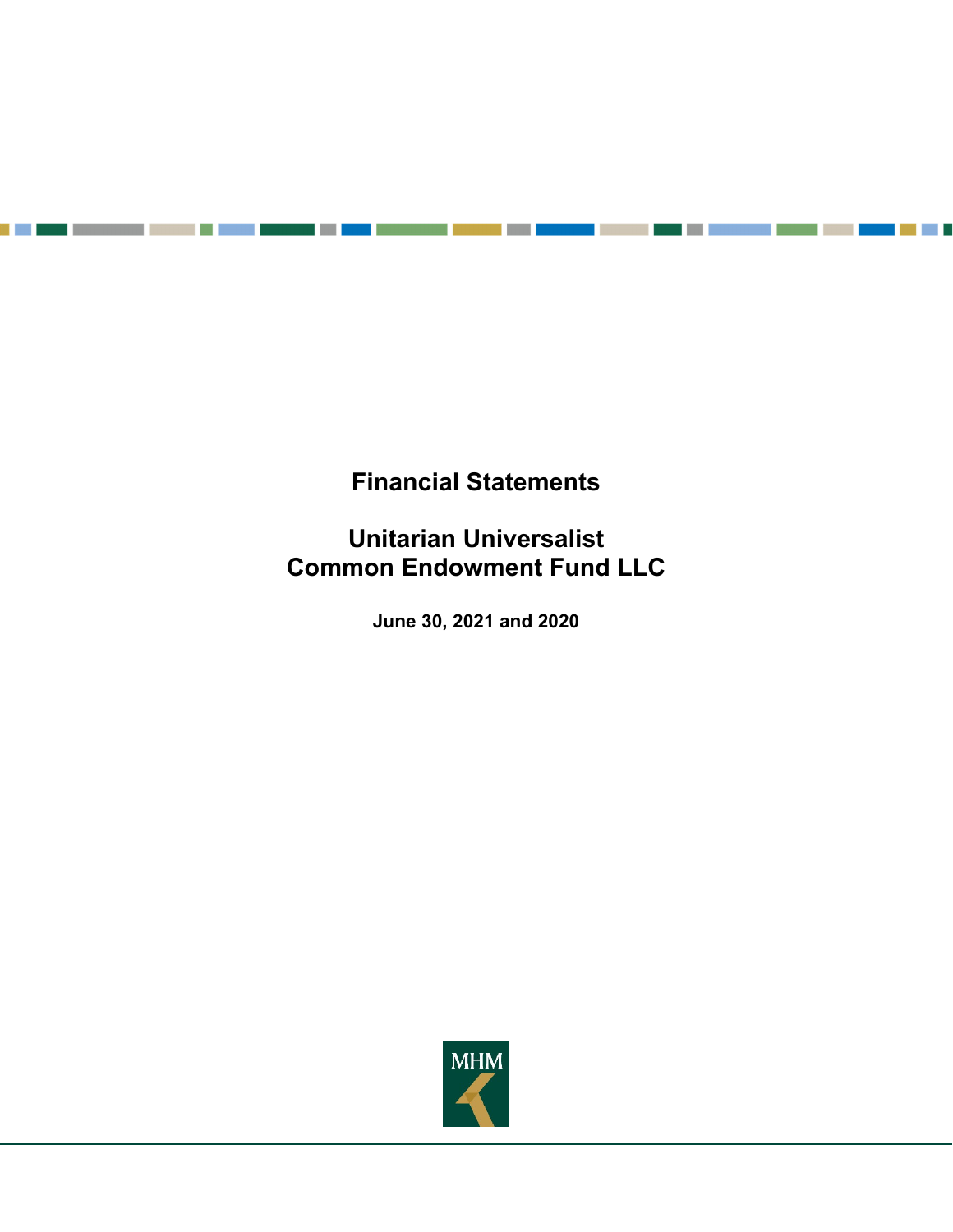# *Financial Statements*

# *Table of Contents*

## *Financial Statements:*

| Independent Auditors' Report               | $1 - 2$        |
|--------------------------------------------|----------------|
| <b>Statements of Net Assets</b>            | 3              |
| <b>Condensed Schedules of Investments</b>  | $4 - 5$        |
| <b>Statements of Operations</b>            | 6              |
| <b>Statements of Changes in Net Assets</b> | $\overline{7}$ |
| <b>Statements of Cash Flows</b>            | 8              |
| <b>Notes to Financial Statements</b>       | $9 - 14$       |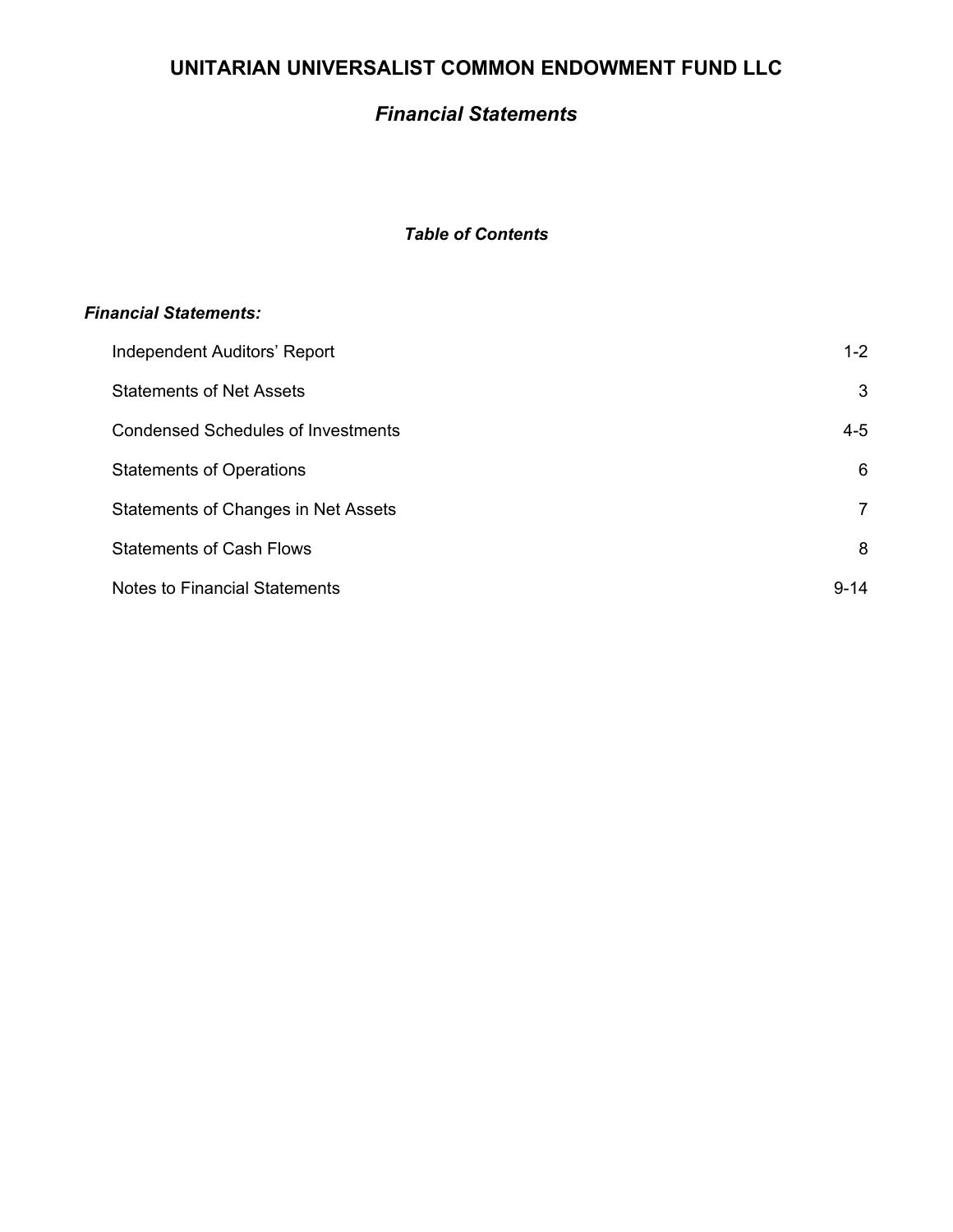

*Independent Auditors' Report* 

The Board of Trustees Unitarian Universalist Common Endowment Fund LLC Boston, Massachusetts

We have audited the accompanying financial statements of the Unitarian Universalist Common Endowment Fund LLC ("UUCEF"), which comprise the statements of net assets, including the schedules of investments, as of June 30, 2021 and 2020, and the related statements of operations, changes in net assets and cash flows for the years then ended, and the related notes to the financial statements.

## *Management's Responsibility for the Financial Statements*

Management is responsible for the preparation and fair presentation of these financial statements in accordance with accounting principles generally accepted in the United States of America; this includes the design, implementation, and maintenance of internal control relevant to the preparation and fair presentation of financial statements that are free from material misstatement, whether due to fraud or error.

## *Auditors' Responsibility*

Our responsibility is to express an opinion on these financial statements based on our audits. We conducted our audits in accordance with auditing standards generally accepted in the United States of America. Those standards require that we plan and perform the audit to obtain reasonable assurance about whether the financial statements are free from material misstatement.

An audit involves performing procedures to obtain audit evidence about the amounts and disclosures in the financial statements. The procedures selected depend on the auditors' judgment, including the assessment of the risks of material misstatement of the financial statements, whether due to fraud or error. In making those risk assessments, the auditor considers internal control relevant to the entity's preparation and fair presentation of the financial statements in order to design audit procedures that are appropriate in the circumstances, but not for the purpose of expressing an opinion on the effectiveness of the entity's internal control. Accordingly, we express no such opinion. An audit also includes evaluating the appropriateness of accounting policies used and the reasonableness of significant accounting estimates made by management, as well as evaluating the overall presentation of the financial statements.

We believe that the audit evidence we have obtained is sufficient and appropriate to provide a basis for our audit opinion.

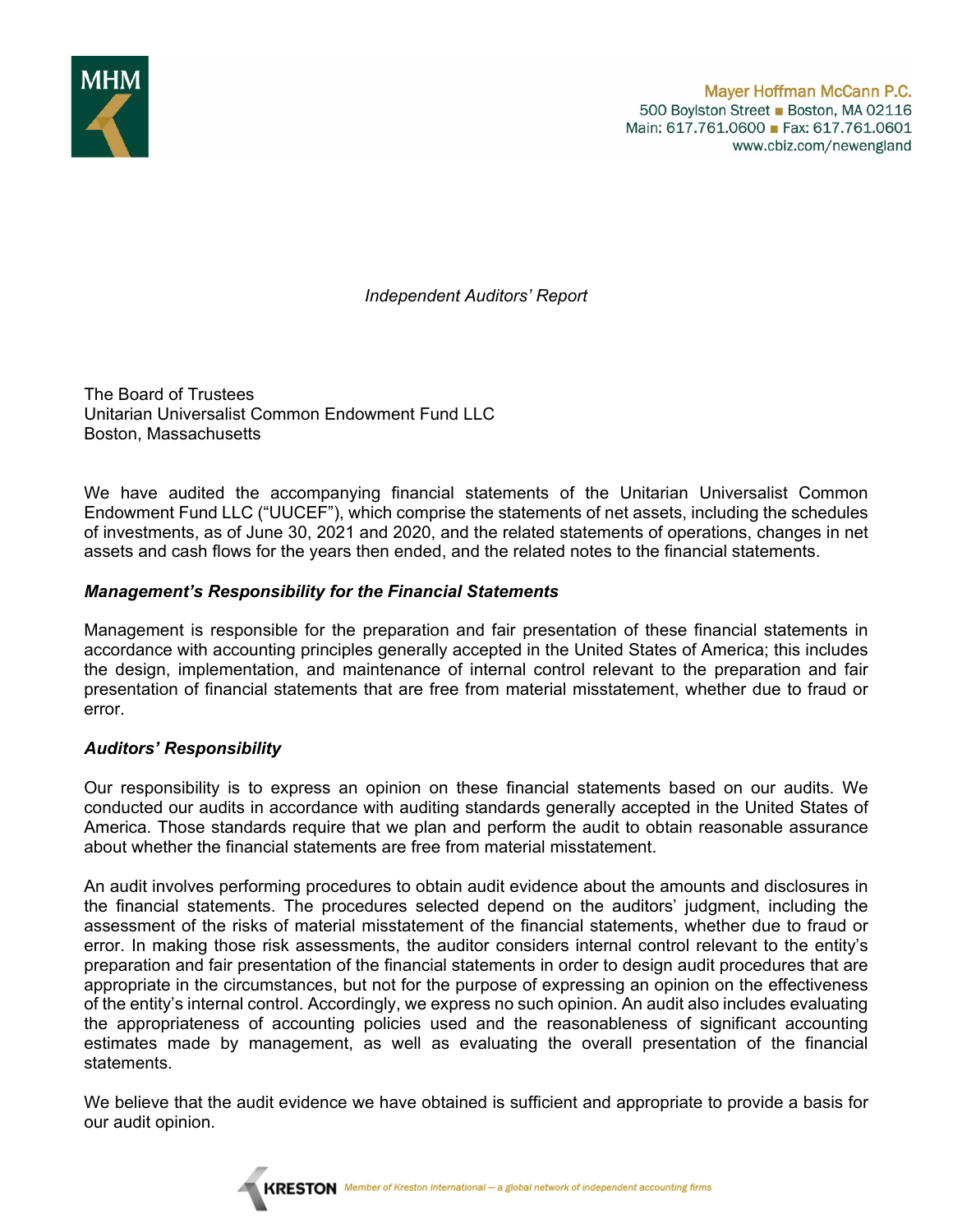

## *Opinion*

In our opinion, the financial statements referred to above present fairly, in all material respects, the financial position of UUCEF as of June 30, 2021 and 2020, and the operations, changes in net assets, and cash flows for the years then ended in accordance with accounting principles generally accepted in the United States of America.

Mayır Hayeman Me Cann P.C.

November 22, 2021 Boston, Massachusetts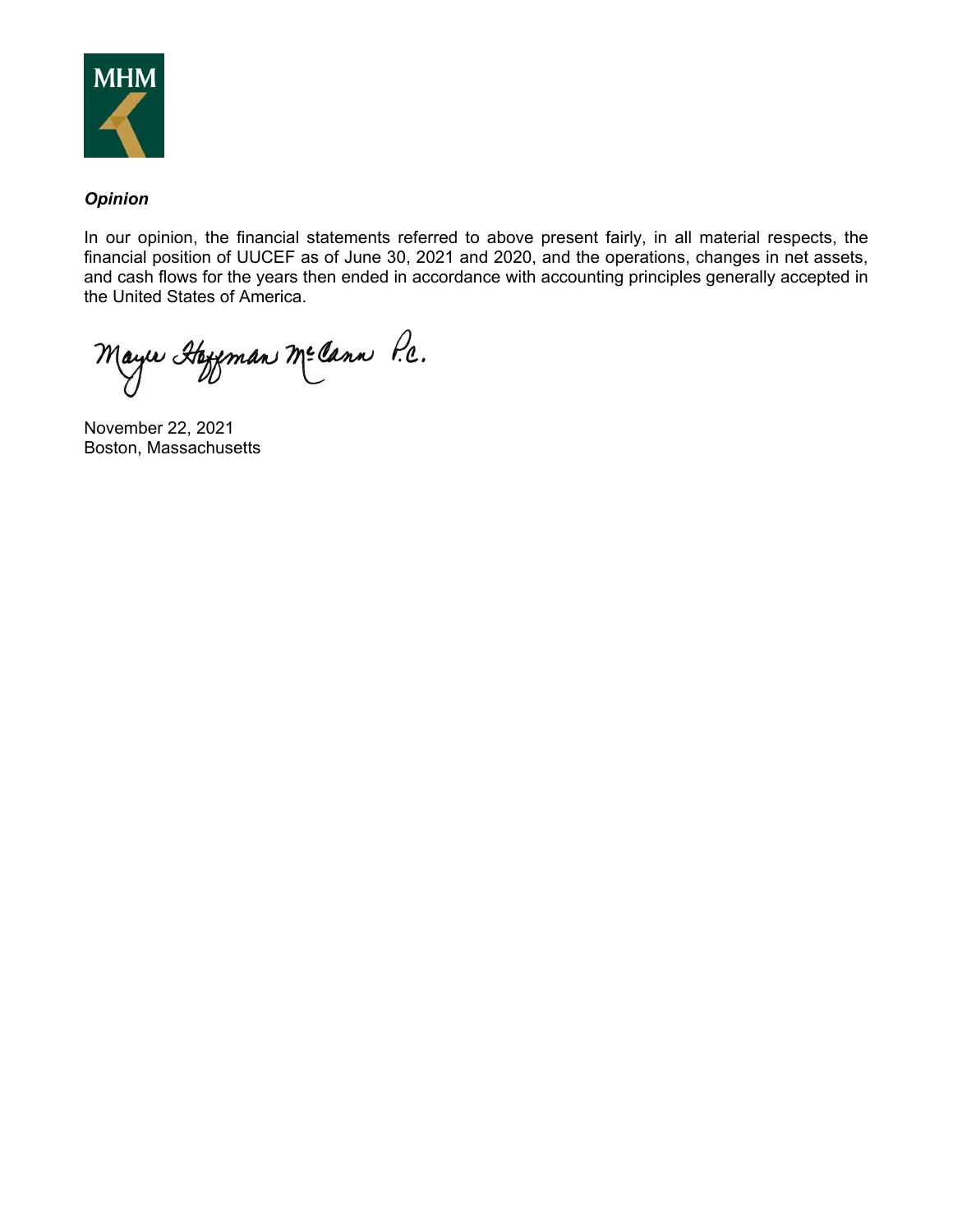# Statements of Net Assets

## June 30,

|                                                                                                                                   | 2021 |                           | 2020 |                      |
|-----------------------------------------------------------------------------------------------------------------------------------|------|---------------------------|------|----------------------|
| Assets:                                                                                                                           |      |                           |      |                      |
| Investments, at fair value<br>(Cost \$193,289 in 2021 and \$170,236 in 2020)<br>Cash and cash equivalents<br>Other current assets | \$   | 263,072 \$<br>7,140<br>37 |      | 198,134<br>555<br>26 |
| <b>Total assets</b>                                                                                                               |      | 270,249                   |      | 198,715              |
| Liabilities:<br>Accrued expenses and other liabilities                                                                            |      | 301                       |      | 249                  |
| <b>Net assets</b>                                                                                                                 |      | 269,948                   | S    | 198,466              |
|                                                                                                                                   |      | (in units and dollars)    |      |                      |
| Shares of beneficial interest outstanding                                                                                         |      | 22,393,799.5239           |      | 20,902,867.7096      |
| Net asset value per share                                                                                                         | S    | 12.0546                   | \$   | 9.4947               |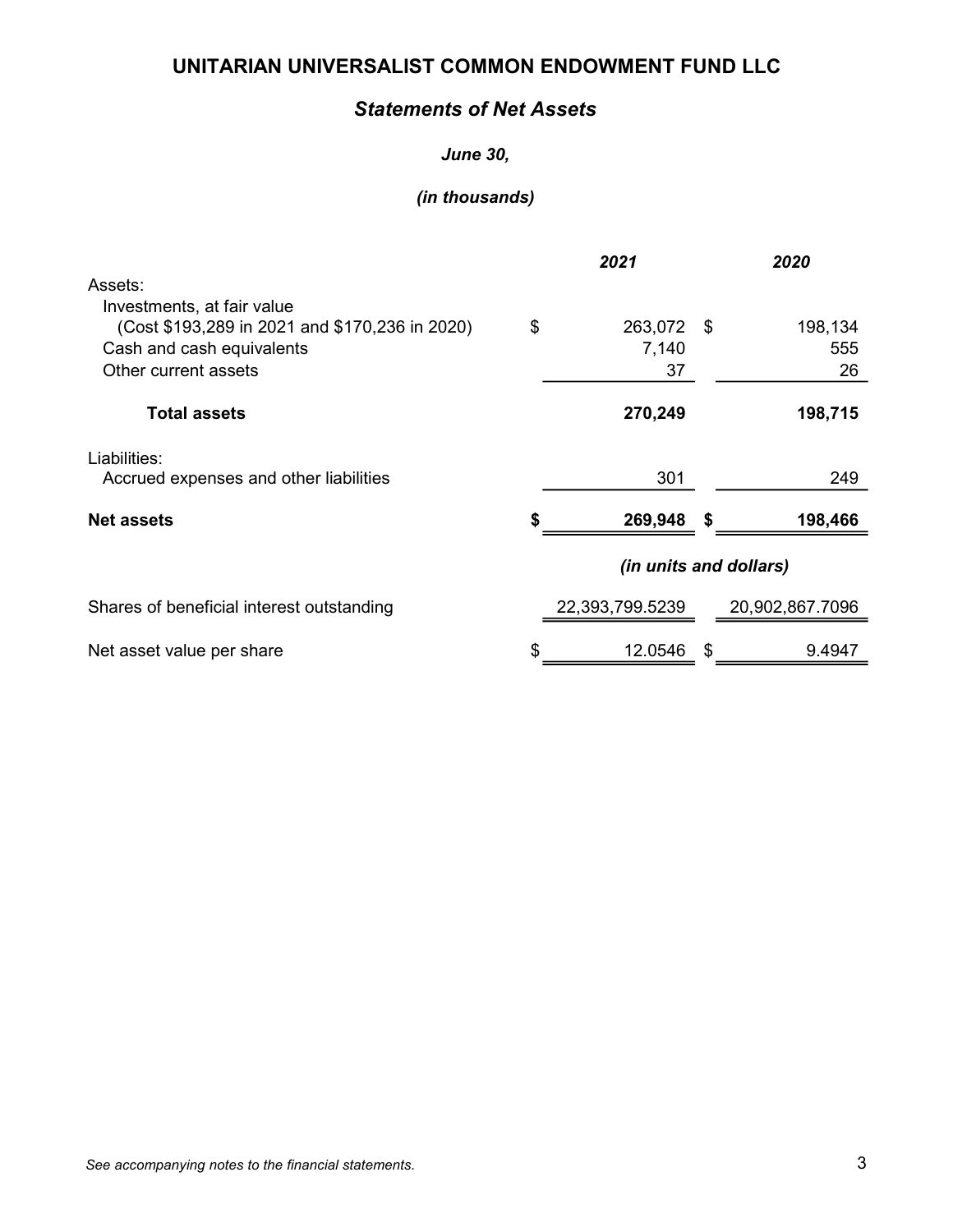#### Condensed Schedule of Investments

#### June 30, 2021

| <b>Description</b>       | <b>Security Type</b>                                                  | <b>Initial</b><br><b>Investment</b><br><b>Date</b> | <b>Cost Basis</b> |      | <b>Fair Value</b> | % of Net<br><b>Assets</b> |
|--------------------------|-----------------------------------------------------------------------|----------------------------------------------------|-------------------|------|-------------------|---------------------------|
| Domestic Equity          |                                                                       |                                                    |                   |      |                   |                           |
|                          | <b>Traded Equities</b>                                                | Various                                            | \$<br>42,686 \$   |      | 61,521            | 23%                       |
|                          | Pooled Fund                                                           | 4/1/2016                                           | 6,977             |      | 9,884             | 4%                        |
|                          |                                                                       |                                                    | 49,663            |      | 71,405            |                           |
| International Equity     |                                                                       |                                                    |                   |      |                   |                           |
|                          | <b>Traded Equities</b>                                                | 5/1/2010                                           | 9,120             |      | 14,430            | 5%                        |
|                          | <b>Mutual Fund</b>                                                    | 4/1/2013                                           | 8,587             |      | 16,440            | 6%                        |
|                          | Pooled Fund                                                           | Various                                            | 21,916            |      | 37,398            | 14%                       |
|                          |                                                                       |                                                    | 39,623            |      | 68,268            |                           |
| <b>Global Equity</b>     |                                                                       |                                                    |                   |      |                   |                           |
|                          | Pooled Fund                                                           | Various                                            | 24,000            |      | 25,568            | 9%                        |
|                          |                                                                       |                                                    | 24,000            |      | 25,568            |                           |
| <b>Fixed Income</b>      |                                                                       |                                                    |                   |      |                   |                           |
|                          | <b>Traded Fixed Income</b>                                            | 11/1/2014                                          | 10,130            |      | 10,644            | 4%                        |
|                          | Pooled Fund                                                           | Various                                            | 43,905            |      | 54,526            | 20%                       |
|                          |                                                                       |                                                    | 54,035            |      | 65,170            |                           |
| Opportunistic            |                                                                       |                                                    |                   |      |                   |                           |
|                          | Hedge Fund of Funds<br><b>Global Asset Allocation Mutual Fund</b>     | 8/1/2009                                           | 604               |      | 512               | 0%                        |
|                          |                                                                       | 4/28/2020                                          | 13,500            |      | 16,861            | 6%                        |
| <b>Private Markets</b>   |                                                                       |                                                    | 14,104            |      | 17,373            |                           |
|                          |                                                                       | 8/1/2015                                           | 622               |      | 1,628             | 1%                        |
|                          | UK Sterling Pooled Real Estate Fund<br><b>Private Investment Fund</b> | 6/1/2014                                           | 4,762             |      | 6,135             | 2%                        |
|                          |                                                                       | Various                                            |                   |      |                   | 2%                        |
|                          | Opportunistic Expansion                                               |                                                    | 3,714<br>9,098    |      | 4,759<br>12,522   |                           |
| Other                    |                                                                       |                                                    |                   |      |                   |                           |
|                          | Loans and Depository Agreements                                       | Various                                            | 2,766             |      | 2,766             | 1%                        |
| <b>Total Investments</b> |                                                                       |                                                    | \$<br>193,289     | - \$ | 263,072           | 97%                       |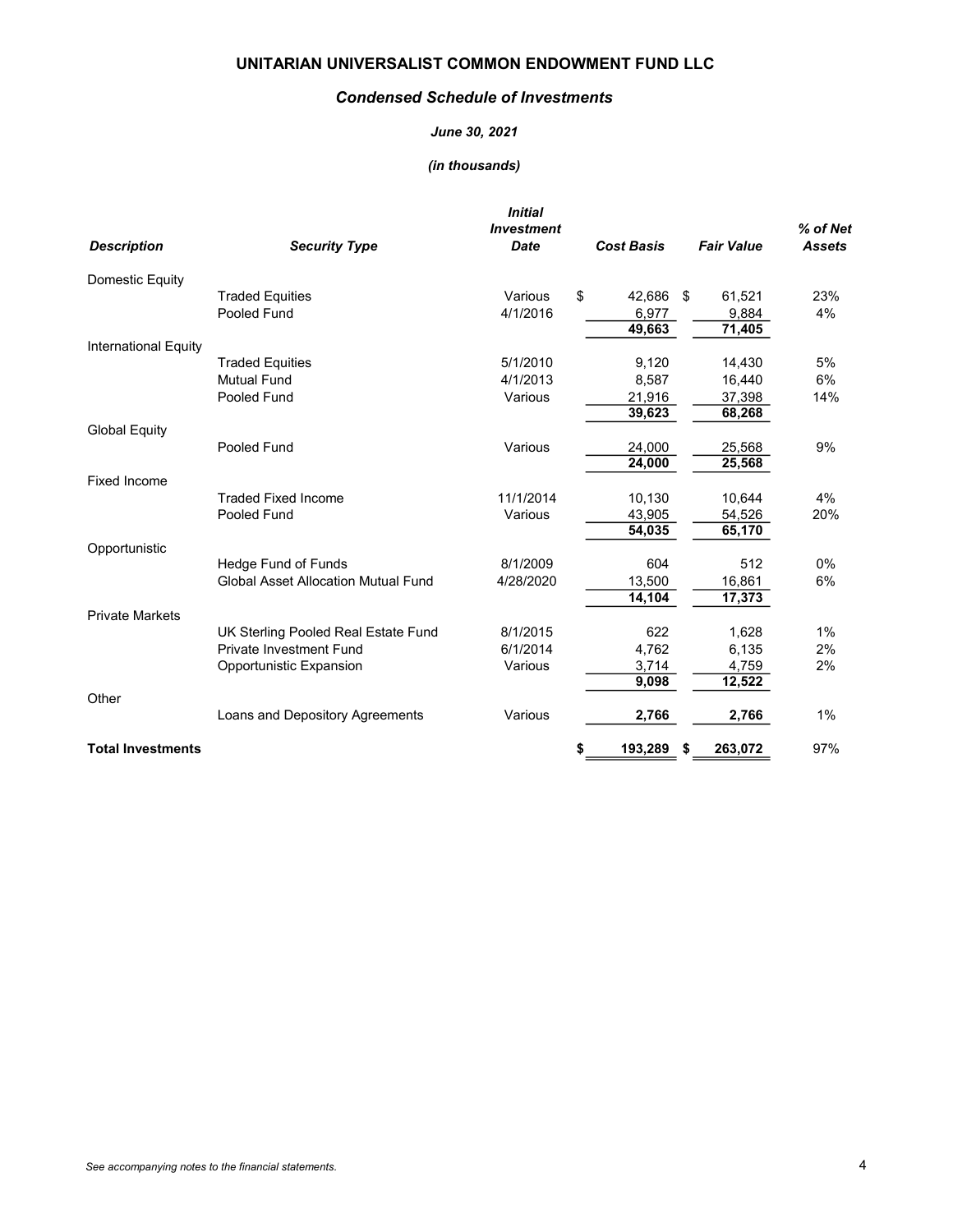#### Condensed Schedule of Investments

#### June 30, 2020

| <b>Description</b>          | <b>Security Type</b>                                  | <b>Initial</b><br><b>Investment</b><br><b>Date</b> | <b>Cost Basis</b>  | <b>Fair Value</b> | % of Net<br><b>Assets</b> |
|-----------------------------|-------------------------------------------------------|----------------------------------------------------|--------------------|-------------------|---------------------------|
| Domestic Equity             |                                                       |                                                    |                    |                   |                           |
|                             | <b>Traded Equities</b>                                | Various                                            | \$<br>41,548 \$    | 49,887            | 25%                       |
|                             | Pooled Fund                                           | 4/1/2016                                           | 7,136              | 6,760             | 3%                        |
|                             |                                                       |                                                    | 48,684             | 56,647            |                           |
| <b>International Equity</b> |                                                       |                                                    |                    |                   |                           |
|                             | <b>Traded Equities</b>                                | 5/1/2010                                           | 9,039              | 12,079            | 6%                        |
|                             | <b>Mutual Fund</b>                                    | 4/1/2013                                           | 9,247              | 13.845            | 7%                        |
|                             | Pooled Fund                                           | Various                                            | 23,125             | 28,963            | 15%                       |
|                             |                                                       |                                                    | 41,411             | 54,887            |                           |
| <b>Fixed Income</b>         |                                                       |                                                    |                    |                   |                           |
|                             | <b>Traded Fixed Income</b>                            | 11/1/2014                                          | 11,845             | 13,290            | 7%                        |
|                             | Pooled Fund                                           | Various                                            | 46,700             | 49,832            | 25%                       |
|                             |                                                       |                                                    | 58,545             | 63,122            |                           |
| Opportunistic               |                                                       | 4/1/2015                                           |                    |                   | 3%                        |
|                             | Northern European Focused Fund<br>Hedge Fund of Funds | 8/1/2009                                           | 5,500<br>604       | 5,527<br>513      | 0%                        |
|                             | <b>Global Asset Allocation Mutual Fund</b>            | 4/28/2020                                          | 5,000              | 5,472             | 3%                        |
|                             |                                                       |                                                    | 11,104             | 11,512            |                           |
| <b>Private Markets</b>      |                                                       |                                                    |                    |                   |                           |
|                             | UK Sterling Pooled Real Estate Fund                   | 8/1/2015                                           | 347                | 1,257             | 1%                        |
|                             | <b>Private Investment Fund</b>                        | 6/1/2014                                           | 4,221              | 4,312             | 2%                        |
|                             | Opportunistic Expansion                               | Various                                            | 3,250              | 3,723             | 2%                        |
|                             |                                                       |                                                    | 7,818              | 9,292             |                           |
| Other                       |                                                       |                                                    |                    |                   |                           |
|                             | Loans and Depository Agreements                       | Various                                            | 2,674              | 2,674             | 1%                        |
| <b>Total Investments</b>    |                                                       |                                                    | 170,236<br>\$<br>S | 198,134           | 100%                      |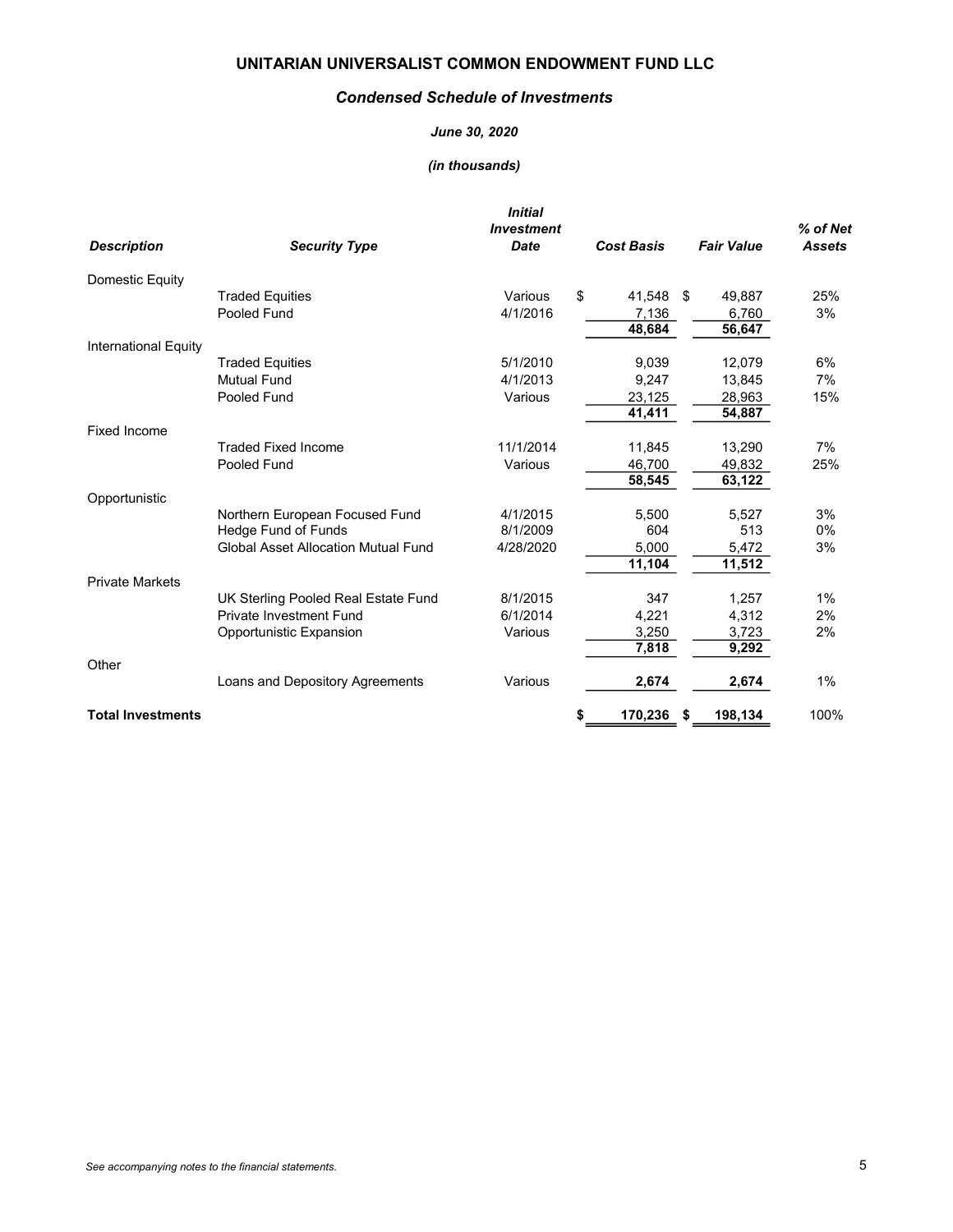# Statements of Operations

# For the Years Ended June 30,

|                                                    | 2021                 | 2020    |
|----------------------------------------------------|----------------------|---------|
| Investment income                                  | \$<br>$1,767$ \$     | 1,934   |
| Expenses:                                          |                      |         |
| Investment manager fees                            | 1,453                | 1,282   |
| Consultant and other expenses                      | 438                  | 423     |
| <b>UUA</b> administrative fees                     | 463                  | 388     |
| <b>Audit fees</b>                                  | 43                   | 40      |
| <b>Total expenses</b>                              | 2,397                | 2,133   |
| <b>Net investment loss</b>                         | (630)                | (199)   |
| Realized and unrealized gains from investments:    |                      |         |
| Net realized gain from investments sold            | 13,874               | 9,862   |
| Unrealized investment gains (losses)               | 41,885               | (6,627) |
| Net realized and unrealized gains from investments | 55,759               | 3,235   |
| Net increase in net assets from operations         | \$<br>55,129<br>- \$ | 3,036   |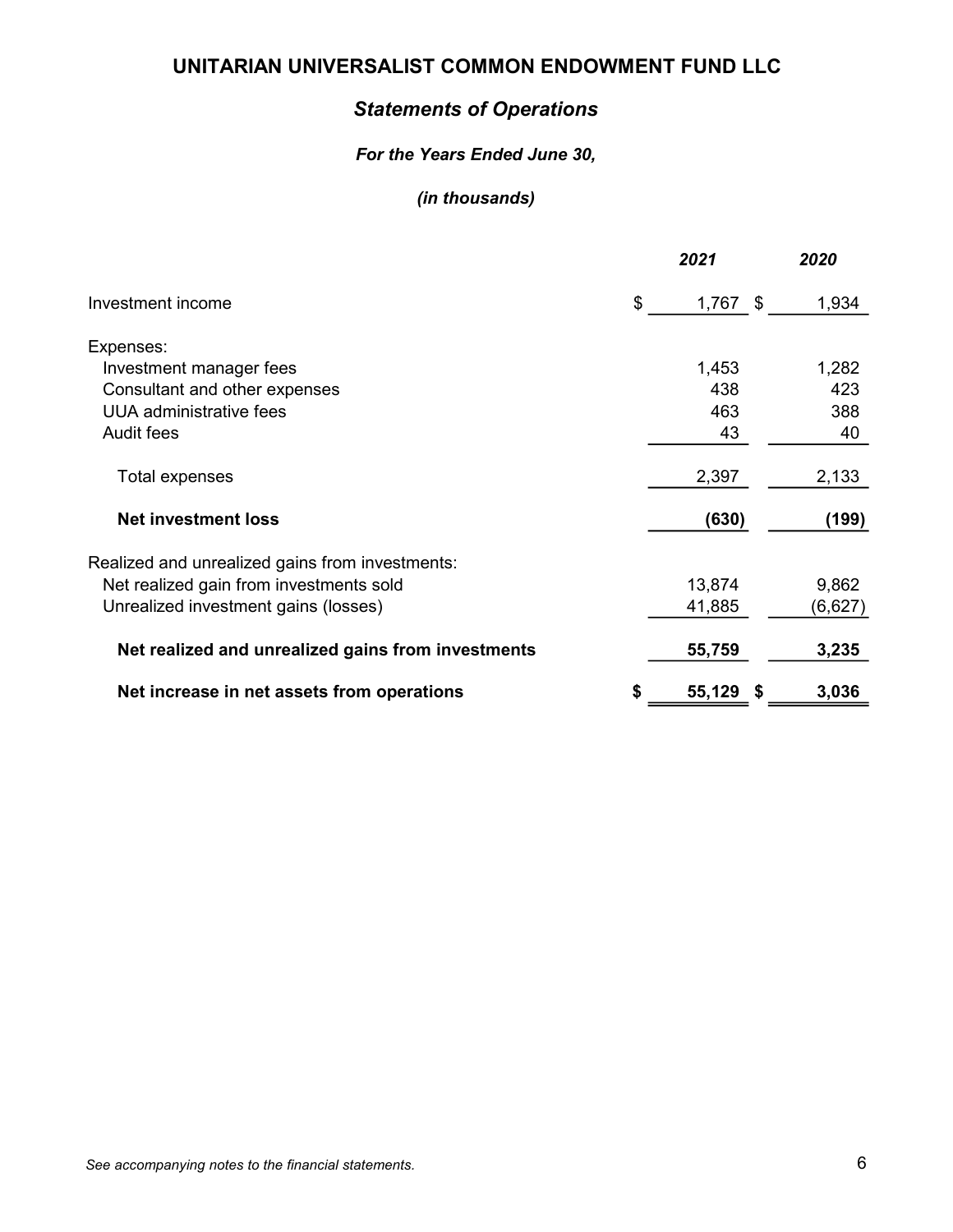# Statements of Changes in Net Assets

## For the Years Ended June 30, 2021 and 2020

| Net assets July 1, 2019                                      | \$<br>198,799    |
|--------------------------------------------------------------|------------------|
| Change in net assets from operations:<br>Net investment loss | (199)            |
| Net realized gains<br><b>Unrealized losses</b>               | 9,862<br>(6,627) |
| Change in net investment return                              | 3,036            |
| Change in net assets from fund share transactions            | (3,369)          |
| Total change in net assets                                   | (333)            |
| Net assets June 30, 2020                                     | 198,466          |
| Change in net assets from operations:<br>Net investment loss | (630)            |
| Net realized gains                                           | 13,874           |
| Unrealized gains                                             | 41,885           |
| Change in net investment return                              | 55,129           |
| Change in net assets from fund share transactions            | 16,353           |
| Total change in net assets                                   | 71,482           |
| Net assets June 30, 2021                                     | 269,948          |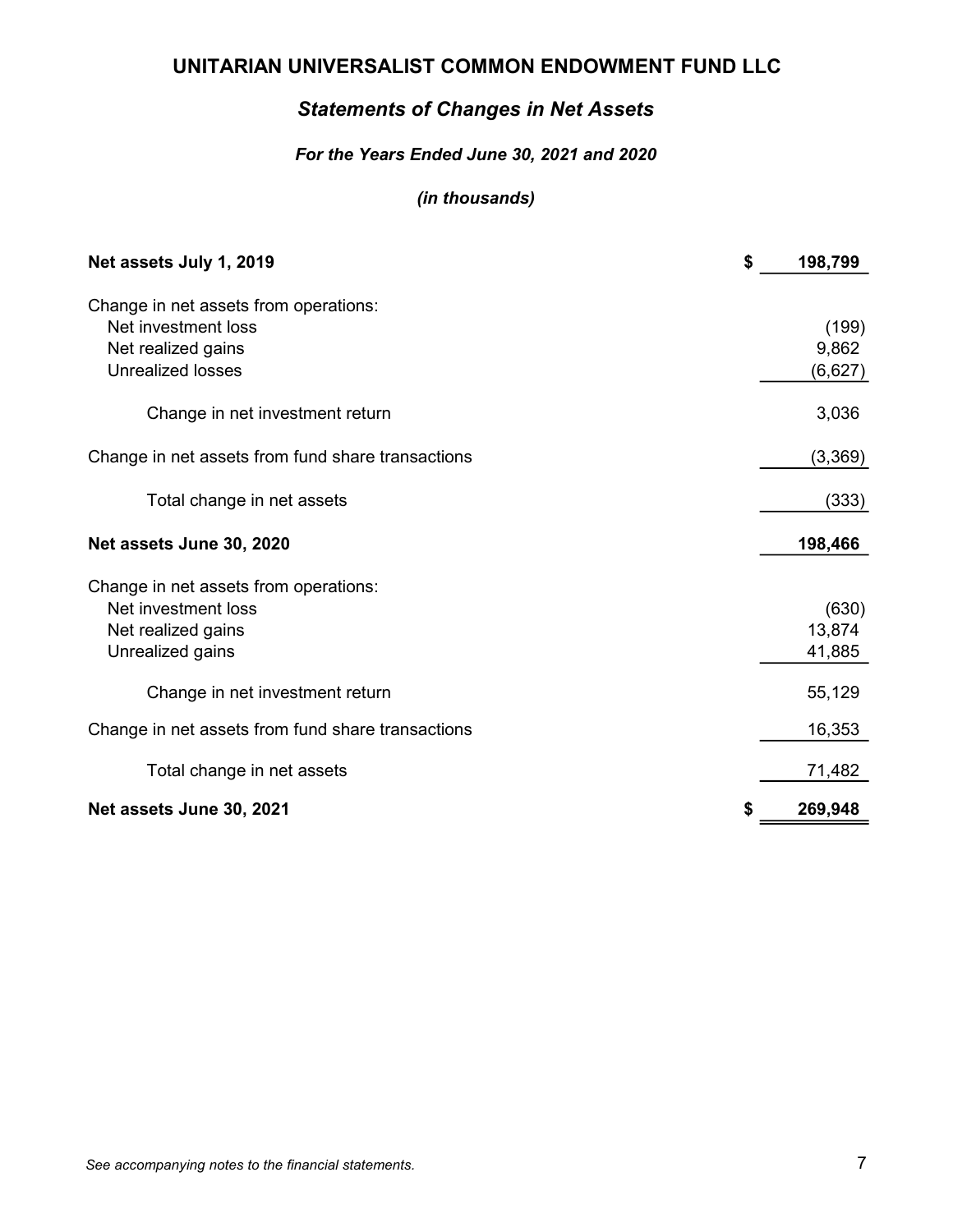# Statements of Cash Flows

### For the Years Ended June 30,

|                                                              | 2021      | 2020      |
|--------------------------------------------------------------|-----------|-----------|
| <b>Cash flows from operating activities:</b>                 |           |           |
| \$<br>Change in net assets                                   | 55,129 \$ | 3,036     |
| Adjustments to reconcile change in net assets to net cash    |           |           |
| provided by (used in) operating activities:                  |           |           |
| Net change in realized and unrealized gains from investments | (55, 759) | (3,235)   |
| Purchase of investments                                      | (47, 509) | (42, 428) |
| Proceeds from sales and maturities of investments            | 38,330    | 44,516    |
| Changes in assets and liabilities:                           |           |           |
| Other current assets                                         | (11)      | (1)       |
| Accrued expenses and other liabilities                       | 52        | 46        |
|                                                              |           |           |
| Net cash (used in) provided by operating activities          | (9,768)   | 1,934     |
| <b>Cash flows from financing activities:</b>                 |           |           |
| Capital contributions                                        | 28,259    | 12,506    |
| Capital withdrawals                                          | (11,906)  | (15,875)  |
|                                                              |           |           |
| Net cash provided by (used in) financing activities          | 16,353    | (3, 369)  |
| Net change in cash and cash equivalents                      | 6,585     | (1, 435)  |
|                                                              |           |           |
| Cash and cash equivalents as of beginning of year            | 555       | 1,990     |
| Cash and cash equivalents as of end of year<br>\$            | 7,140     | 555       |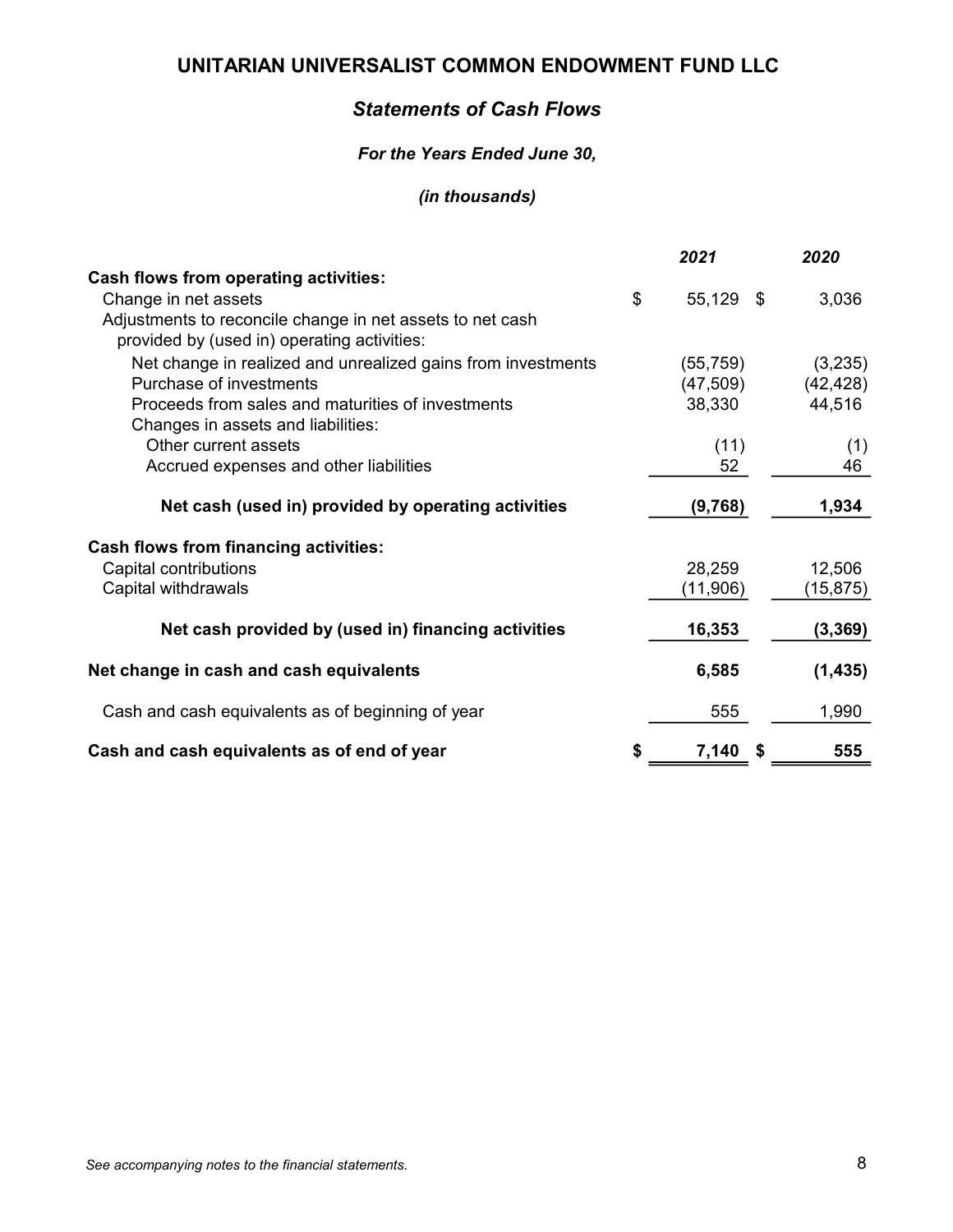# *Notes to Financial Statements (in thousands)*

## *Note 1 - Business and Organization*

The Unitarian Universalist Common Endowment Fund LLC ("UUCEF") is a Massachusetts limited liability company formed pursuant to a Limited Liability Operating Agreement ( the "Agreement") dated October 11, 2012. The purpose of the entity is to provide a centralized investment vehicle for the Unitarian Universalist Association (the "Association"), its member congregations, and certain other qualified entities. The Association provides oversight and management of UUCEF and its investments.

UUCEF provides an opportunity for member congregations to invest their funds utilizing professional investment management, administration and reporting capabilities. The funds are operated much like a mutual fund with the investments of UUCEF and member congregations being co-mingled such that each participant will share in the returns on the funds in pro-rata relationship to their units of ownership. New units are issued when new monies are to be invested, while redemptions reduce units outstanding. The net asset value per unit is adjusted monthly based on underlying changes in the fair value of investments. UUCEF net assets are without donor restrictions, but some of the underlying funds have restrictions at their respective reporting entity level.

The investments of UUCEF are deployed under the general direction of an Investment Committee appointed by the Association's Board of Trustees. The Investment Committee has contracted with an outside consultant to assist in the selection and oversight of professional investment management firms, an asset allocation policy and guidelines for rebalancing asset classes. The professional investment management firm, under the oversight of the Investment Committee, manages the investment portfolio.

### *Note 2 - Summary of Significant Accounting Policies*

### *Basis of Financial Statement Presentation*

The accompanying financial statements are presented on the accrual basis of accounting in accordance with accounting principles generally accepted in the United States of America. UUCEF is considered a non-profit entity that follows investment company accounting and reporting guidance in accordance with Financial Accounting Standards Board ("FASB") ASC No. 946, *Financial Services - Investment Companies*. The significant accounting policies followed by UUCEF are as follows:

### *Cash and Cash Equivalents*

UUCEF considers highly liquid instruments with maturities of three months or less at the date of purchase to be cash equivalents. Cash and cash equivalents are stated at cost plus accrued interest. Cash equivalents include treasury money market and money market mutual funds which are not insured. UUCEF maintains its cash balances at several financial institutions, which, at times, may exceed federally insured limits. UUCEF monitors its exposure associated with cash and cash equivalents and has not experienced any losses in such accounts.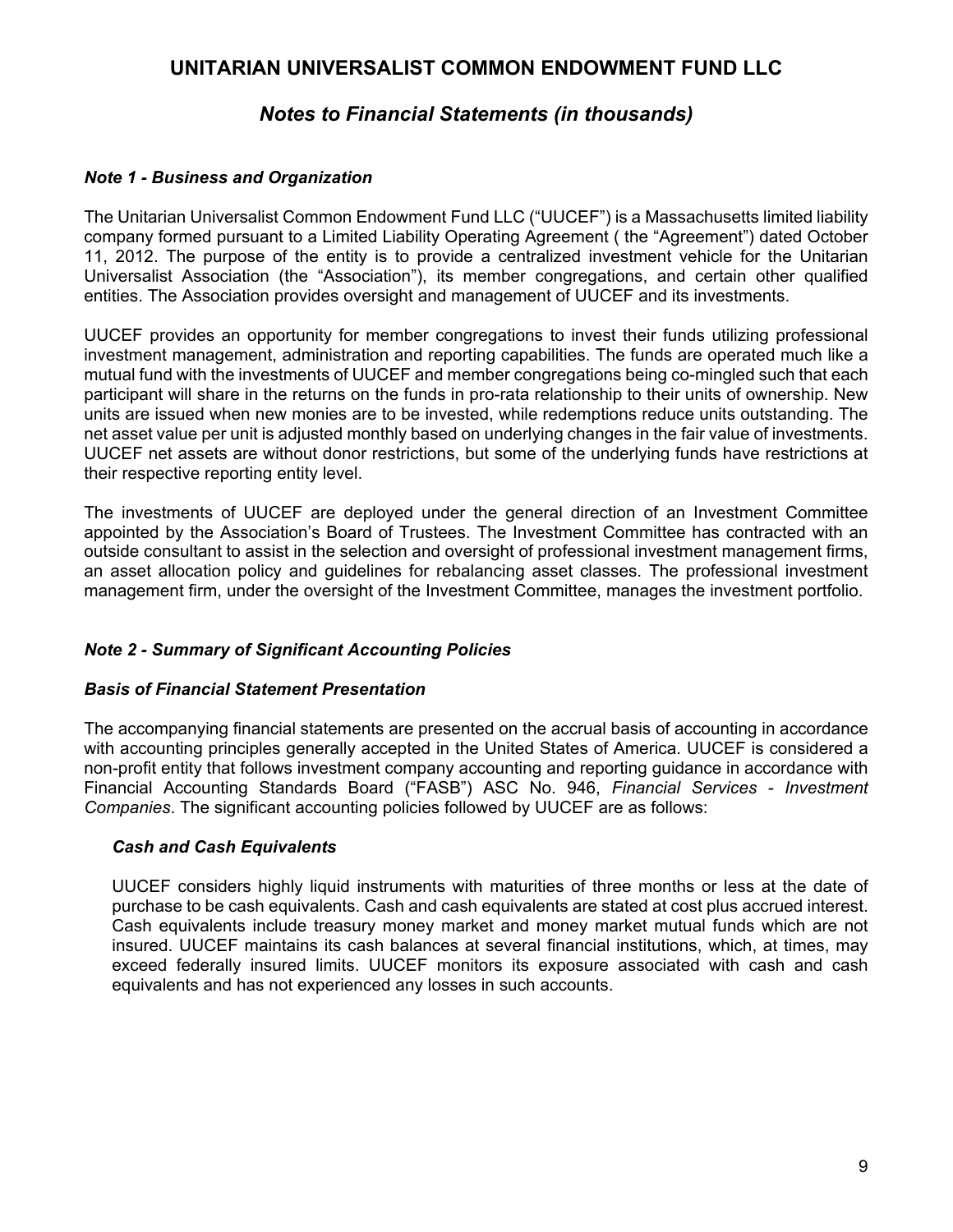# *Notes to Financial Statements (in thousands)*

#### *Note 2 - Summary of Significant Accounting Policies (Continued)*

#### *Investments*

Investments are stated at fair value as per the fair value policies outlined later in these accounting policies.

#### *Fair Value Measurements*

UUCEF follows fair value standards of accounting with respect to its investments. Fair value is defined as the price that would be received to sell an asset or paid to transfer a liability in an orderly transaction between market participants at the measurement date. These standards require an entity to maximize the use of observable inputs (such as quoted market prices in active markets) and minimize the use of unobservable inputs (such as appraisals or other valuation techniques) to determine fair value. The fair value standards also provide for a practical expedient of fair value allowing for the use of net asset value per share ("NAV") when certain requirements are met. The fair value standards require that for each item carried at fair value that such be disclosed in accordance with the valuation methods used following a categorization system based on the approach to determination of fair values as follows:

Level 1 – Inputs are quoted prices in active markets for identical assets or liabilities that UUCEF has the ability to access at measurement date.

Level 2 – inputs other than quoted prices in active markets that are either directly or indirectly observable.

Level 3 – inputs are derived from valuation methodologies, including pricing models, discounted cash flow models and similar techniques, and are not based on market, exchange, dealer, or broker-traded transactions. In addition, Level 3 valuations incorporate assumptions and projections that are not observable in the market and significant professional judgment is required in determining the fair value assigned to such assets or liabilities.

Items valued using NAV methods are separately categorized and disclosed.

The level in the fair value hierarchy within which a fair value measurement in its entirety falls is based on the lowest level of input that is significant to the fair value measurement in its entirety.

It is possible that redemption rights may be restricted or eliminated by investment managers in the future in accordance with the underlying fund agreements. Market price is affected by a number of factors, including the type of instrument and the characteristics specific to the instrument. Instruments with readily available active quoted prices or for which fair value can be measured from actively quoted prices generally will have a higher degree of market price observable inputs and a lesser degree of judgment used in measuring fair value. It is reasonably possible that change in values of these instruments will occur in the near term and that such changes could materially affect amounts reported in these financial statements.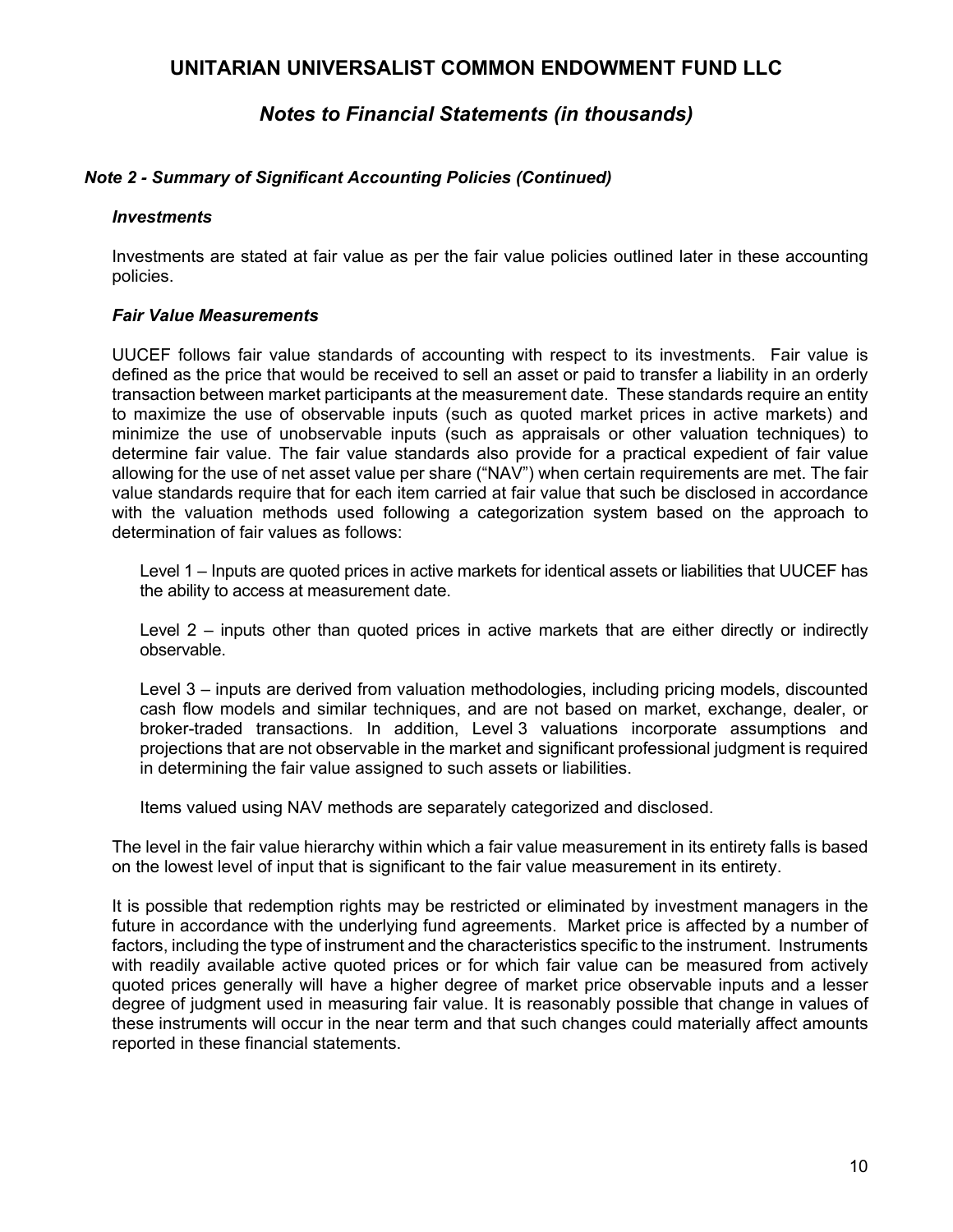# *Notes to Financial Statements (in thousands)*

## *Note 2 - Summary of Significant Accounting Policies (Continued)*

#### *Investment Income (Loss) and Realized and Unrealized Gains and Losses*

Interest income is recorded as earned. Dividend income is recognized on the ex-dividend date net of any withholding taxes on foreign dividends when applicable. Interest and dividend income is offset by operating expenses of the fund in arriving at net investment income (loss).

Realized gains and losses are recorded based on the trade date of the sale of the underlying security compared to its cost of acquisition. Unrealized gains and losses are determined by comparing current fair value to the cost of acquisition at the opening date of the year or when acquired.

#### *Income Taxes*

UUCEF has been determined to be exempt from Federal income taxes under Section 501(c)(3) of the Internal Revenue Code (the "Code"). UUCEF is classified under the Code as a public charity Type I supporting organization under Section 509(a)(3).

#### *Uncertain Tax Positions*

UUCEF accounts for the effect of any uncertain tax positions based on a "more likely than not" threshold to the recognition of the tax positions being sustained based on the technical merits of the position under scrutiny by the applicable taxing authority. If a tax position or positions are deemed to result in uncertainties of those positions, the unrecognized tax benefit is estimated based on a "cumulative probability assessment" that aggregates the estimated tax liability for all uncertain tax positions. UUCEF's status as a tax-exempt organization and its determination as to its investment returns being considered related to its exempt purpose are its key positions which do not result in an uncertainty requiring recognition. UUCEF is not currently under examination by any taxing jurisdiction. As a tax-exempt church related organization, UUCEF is exempt from filing certain non-profit filings such as Internal Revenue Service ("IRS") Form 990. UUCEF does file a Form 990T.

### *Use of Estimates*

The preparation of financial statements in conformity with accounting principles generally accepted in the United States of America ("GAAP") requires management to make estimates and assumptions that affect the reported amounts of assets and liabilities, and disclosure of contingent assets and liabilities, at the date of the financial statements and the reported amounts of revenues and expenses during the reporting period. Actual results could differ from those estimates.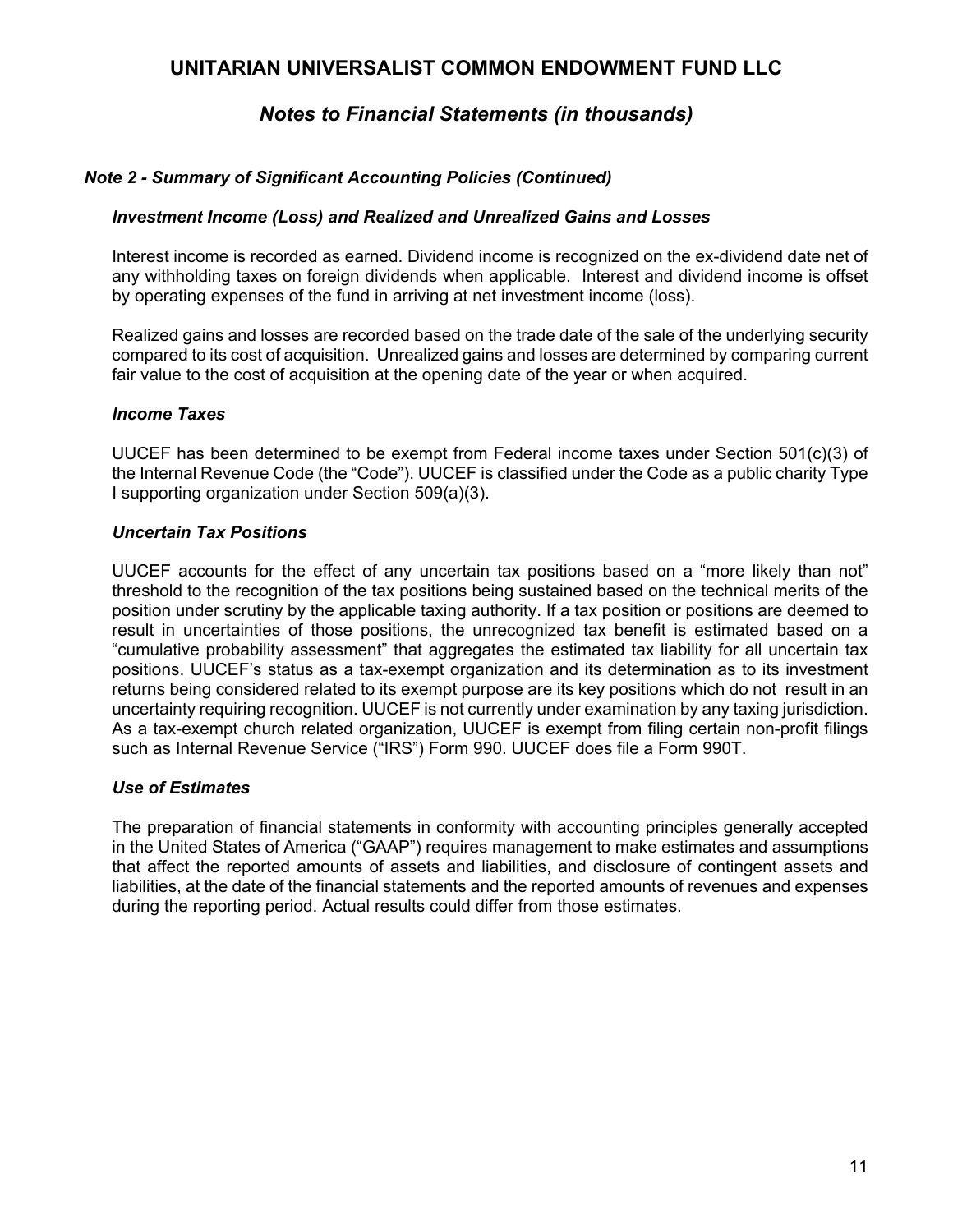# *Notes to Financial Statements (in thousands)*

### *Note 3 - Investments and Fair Value*

The fair value of investments within the fair value hierarchy was as follows at June 30:

|                             | 2021          |    |            |   |                                          |    |              |
|-----------------------------|---------------|----|------------|---|------------------------------------------|----|--------------|
|                             |               |    |            |   | <b>Investments</b><br><b>Measured at</b> |    |              |
|                             | Level 1       |    | Level 2    |   | <b>NAV</b>                               |    | <b>Total</b> |
| Domestic Equity             | \$<br>61,521  | \$ | $9,884$ \$ |   | $\overline{\phantom{0}}$                 | \$ | 71,405       |
| <b>International Equity</b> | 27,171        |    | 41,097     |   |                                          |    | 68,268       |
| <b>Global Equity</b>        |               |    | 25,568     |   |                                          |    | 25,568       |
| <b>Fixed Income</b>         | 31,630        |    | 21,248     |   | 12,292                                   |    | 65,170       |
| Opportunistic               | 16,861        |    |            |   | 512                                      |    | 17,373       |
| <b>Private Markets</b>      |               |    |            |   | 12,522                                   |    | 12,522       |
| Other                       |               |    | 2,766      |   |                                          |    | 2,766        |
|                             |               |    |            |   |                                          |    |              |
| <b>Total investments</b>    | \$<br>137,183 | S  | 100,563    | S | 25,326                                   | S  | 263,072      |

|                             | 2020                     |    |                                                                                 |    |        |              |         |
|-----------------------------|--------------------------|----|---------------------------------------------------------------------------------|----|--------|--------------|---------|
|                             | Level 1                  |    | <i><u><b>Investments</b></u></i><br><b>Measured at</b><br>Level 2<br><b>NAV</b> |    |        | <b>Total</b> |         |
| Domestic Equity             | \$<br>49,887             | \$ | 6,760                                                                           | \$ |        | - \$         | 56,647  |
| <b>International Equity</b> | 20,768                   |    | 34,119                                                                          |    |        |              | 54,887  |
| Fixed Income                | 29,257                   |    | 21,857                                                                          |    | 12,008 |              | 63,122  |
| Opportunistic               | 5,472                    |    |                                                                                 |    | 6,040  |              | 11,512  |
| <b>Private Markets</b>      | $\overline{\phantom{0}}$ |    |                                                                                 |    | 9,292  |              | 9,292   |
| Other                       |                          |    | 2,674                                                                           |    |        |              | 2,674   |
| <b>Total investments</b>    | \$<br>105,384            | S  | 65,410                                                                          | \$ | 27,340 | 5            | 198,134 |

Investments have the following redemption notice periods at June 30, 2021:

| Total             | S  | 263,072 |
|-------------------|----|---------|
| <b>Illiquid</b>   |    | 15,800  |
| <b>Bi-Monthly</b> |    | 16,440  |
| Monthly           |    | 86,906  |
| Daily             | \$ | 143,926 |

Unfunded commitments to the investment vehicles amounted to \$5,499 and \$5,675 at June 30, 2021 and 2020, respectively.

Management has no intentions or plans to liquidate any net asset value per share practical expedient investments at other than net asset value per share.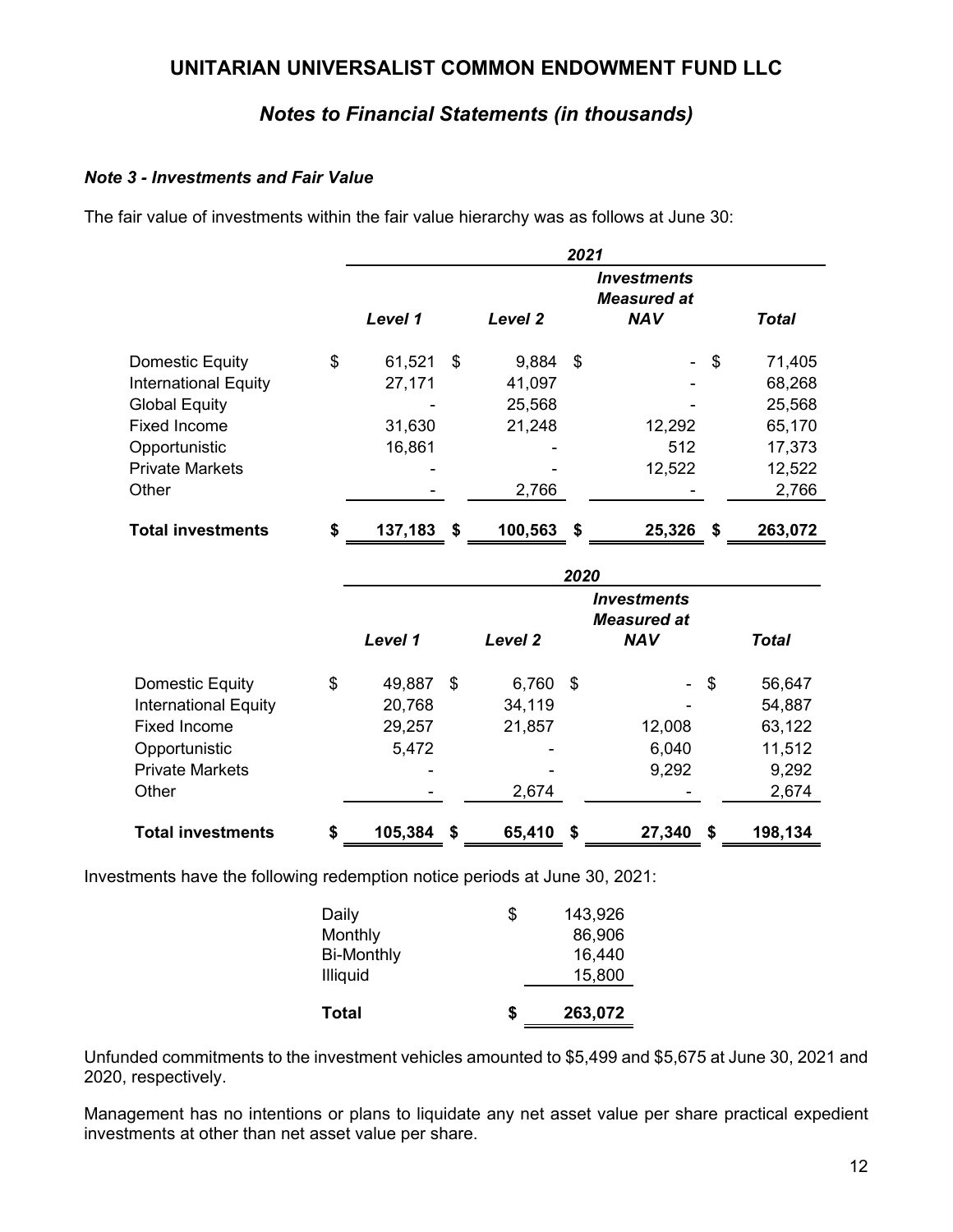# *Notes to Financial Statements (in thousands)*

#### *Note 4 - Membership Interest and Related Party Transactions*

The beneficial interests in UUCEF for the Association, affiliated member congregations and other qualified entities is represented by units without par value. Each unit represents an equal beneficial interest in the net assets of UUCEF. The Association, as manager of UUCEF, has full power and authority to issue additional units, redeem or cause the redemption of units, or take such other action with respect to the units as provided for under the Agreement.

The net increase (decrease) in net assets resulting from operations is allocated to each member on a monthly basis in proportion to the number of units held by them as of the valuation date.

The Association's endowment owned 43.4% and 43.6% of the units outstanding as of June 30, 2021 and 2020, respectively. The Association also administers trusts for the benefit of affiliated congregations and qualified entities which accounted for 7.1% and 7.9% of the units outstanding as of June 30, 2021 and 2020, respectively.

The Association earned administrative fees of \$463 and \$388 to manage UUCEF during the years ended June 30, 2021 and 2020, respectively. Amounts due to the Association were \$143 and \$108 at June 30, 2021 and 2020, respectively.

#### *Note 5 - Financial Highlights (in per share amounts)*

Per unit operating performance (for a participating unit outstanding) for years the ended June 30, 2021 and 2020:

| Net asset value at July 1, 2019                    |        | \$<br>9.3463  |
|----------------------------------------------------|--------|---------------|
| Net investment loss                                |        | (0.0094)      |
| Net realized and unrealized gain                   |        | 0.1578        |
| Net asset value at June 30, 2020                   |        | 9.4947        |
| Net investment loss                                |        | (0.0295)      |
| Net realized and unrealized gain                   |        | 2.5894        |
| Net asset value at June 30, 2021                   |        | \$<br>12.0546 |
|                                                    | 2021   | 2020          |
| Total return to net assets (a)                     | 27.30% | 1.60%         |
| Ratio of expenses to average net assets            | 0.98%  | 1.10%         |
| Ratio of net investment loss to average net assets | 0.26%  | 0.10%         |

(a) UUCEF's rate of return is calculated by the Association's investment consultant in accordance with the Global Investment Performance Standards which take into account intra-period cash flows, distributions and the relative weighting of asset classes.